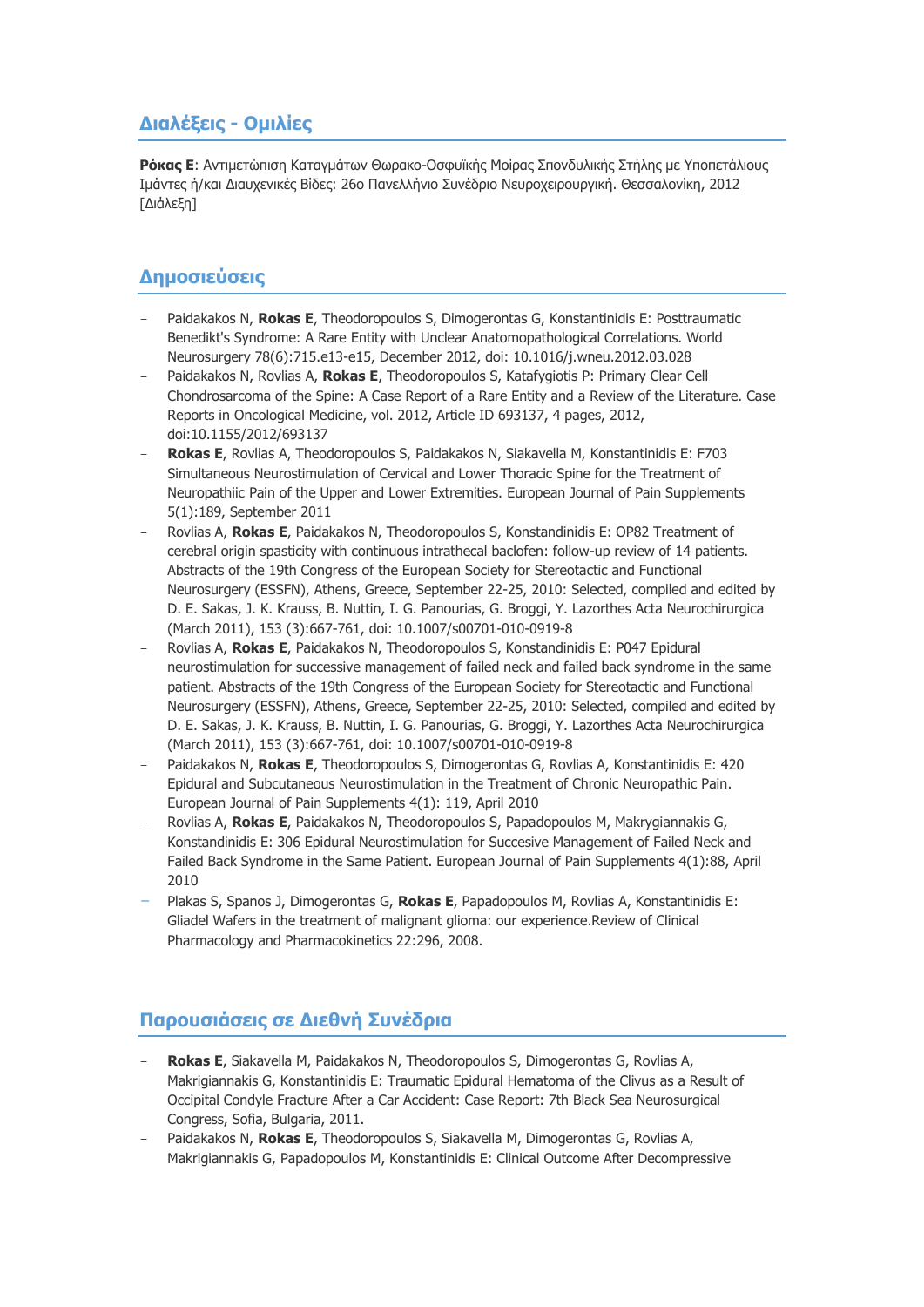Craniectomy for Severe Traumatic Brain Injury: A Retrospective Study: 14th European Congress of Neurosurgery (EANS), Rome, 2011.

- Rovlias A, **Rokas E**, Paidakakos N, Theodoropoulos S, Konstantinidis E: Epidural Neurostimulation for Successive Managment of Failed Neck and Failed Back Syndrome in the Same Patient: XIX Congress of European Society for Stereotactic and Functional Neurosurgery, Athens, Greece, 2010.
- Rovlias A, **Rokas E**, Paidakakos N, Theodoropoulos S, Konstantinidis E: Treatment of Cerebral Origin Spasticity with Continuous Intrathecal Baclofen Pump: Follow-up Review of 14 Patients: XIX Congress of European Society for Stereotactic and Functional Neurosurgery, Athens, Greece, 2010.
- Rovlias A, **Rokas E**, Paidakakos N, Theodoropoulos S, Papadopoulos M, Makrygiannakis G, Konstantinidis E: Epidural Neurostimulation for Succesive Management of Failed Neck and Failed Back Syndrome in the Same Patient: 3rd International Congress on Neuropathic Pain (NeuPSIG), Athens, Greece, 2010.
- Paidakakos N, **Rokas E**, Theodoropoulos S, Dimogerontas G, Konstantinidis E: Epidural and Subcutaneous Neurostimulation in the Treatment of Chronic Neuropathic Pain: 3rd International Congress on Neuropathic Pain (NeuPSIG), Athens, Greece, 2010.
- Paidakakos N, **Rokas E**, Theodoropoulos S, Dimogerontas G, Rovlias A, Makrigiannakis G, Papadopoulos M, Konstantinidis E: Surgical Managment of Adult Hydrocephalous by Using Ventriculo-Peritoneal Shunts with Adjust Valves: 5th International Hydrocephalous Workshop, Crete, Greece, 2010.
- Paidakakos N, **Rokas E**, Theodoropoulos S, Dimogerontas G, Rovlias A, Makrigiannakis G, Papadopoulos M, Konstantinidis E: Rare abdominal Complications of Ventriculo-Peritoneal (VP) Shunts: 5th International Hydrocephalous Workshop, Crete, Greece, 2010.
- **Rokas E**, Paidakakos N, Theodoropoulos S, Dimogerontas G, Makrigiannakis G, Siakavella M, Rovlias A, Papadopoulos M, Konstantinidis E: Improvement of cervical spine lordosis after 3-level anterior cervical discectomy and fusion without plates: World Spine V, Santorini, Greece, 2010.
- Paidakakos N, **Rokas E**, Theodoropoulos S, Dimogerontas G, Rovlias A, Makrigiannakis G, Papadopoulos M, Konstantinidis E: Continuous Electromyography in Lumbar Spinal Surgery: World Spine V, Santorini, Greece, 2010.
- Dimogerontas G, Paidakakos N, Spanos J, Plakas S, **Rokas E**, Theodoropoulos S, Papadopoulos M, George M, Rovlias A, Konstantinidis E: Post-traumatic Benedict's Syndrome: a case report and review of the literature: Marseille Neurosurgery 2009 Joint Annual Meeting (EANS-SFNC). Marseille, France, 2009.
- Dimogerontas G, **Rokas E**, Spanos J, Paidakakos N, Theodoropoulos S, Papadopoulos M, Rovlias A, Konstantinidis E: Anterior choroidal artery syndrome as a complication of a posterior communicating artery aneurysm embolization: Marseille Neurosurgery 2009 Joint Annual Meeting (EANS-SFNC). Marseille, France, 2009.
- Dimogerontas G, Sarridou D, Moustaka A, **Rokas E**, Paidakakos N, Theodoropoulos S, Lagos P, Konstantinidis E: Revision surgery for lumbar spine degenerative disease: the role of neurostimulation: International Symposium of WIP "ALGOS 2009". Mykonos Island, Greece, 2009.
- Dimogerontas G, Spanos J, Plakas S**, Rokas E**, Papadopoulos M, Makrigiannakis G, Rovlias A, Konstantinidis E: A rare and peculiar complication of ventriculo-peritoneal shunt: Armored brain: 14th World Congress of Neurological Surgery. Boston, USA, 2009.
- Dimogerontas G, Spanos J, **Rokas E**, Pedakakos N, Konstantinidis E: Prognostic factors in surgical treatment of primary intracerebral haemorrhage: Our experience in 300 patients: 14th World Congress of Neurological Surgery. Boston, 2009.
- Paidakakos N, Farmakidis A, Dimogerontas G, **Rokas E**, Sorras N, Goumas C, Lykos N, Kalatzopoulos D, Sioutis I, Roussos N, Patatoukas D, Konstantinidis E:Early starting rehabilitation and rapid neurologic recovery of a patient with traumatic brainstem injury. Case report: 5th World Congress of the International Society of Physical and Rehabilitation Medicine. Constantinople, 2009.
- **Rokas E**, Dimogerontas G, Paidakakos N, Spanos J, Farmakidis A, Sorras N, Goumas C, Lykos N, Sioutis I, Roussos N, Alexiou A, Hatziagorakis V, Malakou D, Mitsis V, Konstantinidis E, Patatoukas D: Anterior choroidal artery syndrome as a complication of a posterior communicating artery aneurysm embolization. Case report: 5th World Congress of the International Society of Physical and Rehabilitation Medicine. Constantinople, 2009.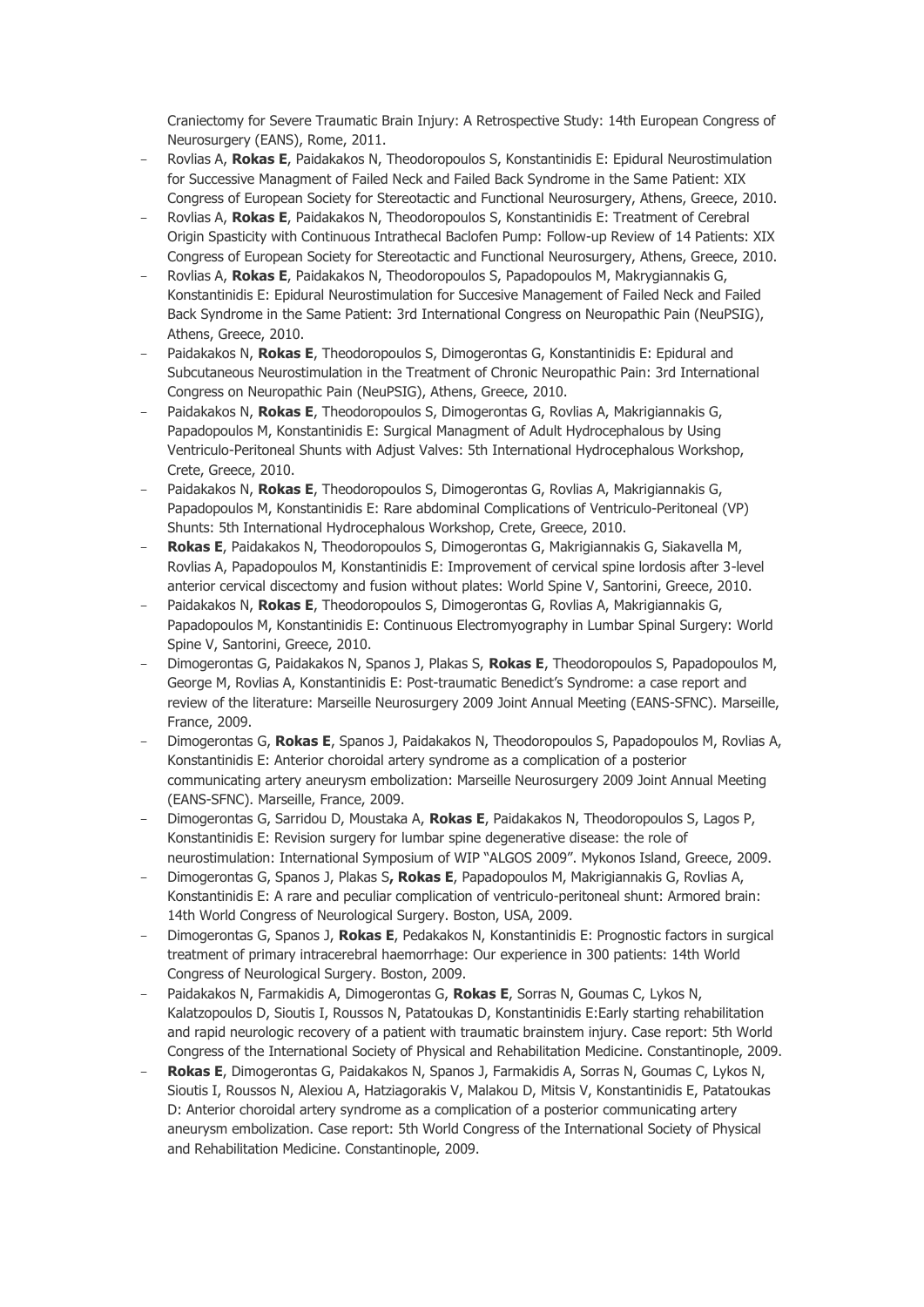## **Παρουσιάσεις σε Ελληνικά Συνέδρια**

- **Ρόκας Ε**, Θεοδωρόπουλος Σ, Παιδακάκος Ν, Δημογέροντας Γ, Κωνσταντινίδης Ε: Πρωτοπαθές Non-Hodgkin Επισκληρίδιο Λέμφωμα της Θωρακικής Μοίρας της Σπονδυλικής Στήλης: Παρουσίαση Περιστατικού: 26ο Πανελλήνιο Συνέδριο Νευροχειρουργικής. Θεσσαλονίκη, 2012
- **Ρόκας Ε**, Παιδακάκος Ν, Θεοδωρόπουλος Σ, Σιακαβέλλα Μ, Μακρυγιαννάκης Γ: Συγκριτική Μελέτη της Αυχενικής Λόρδωσης Πριν και Μετά από Πρόσθια Αυχενική Δισκεκτομή σε 3 Επίπεδα Χωρίς Πλάκα: 26ο Πανελλήνιο Συνέδριο Νευροχειρουργικής. Θεσσαλονίκη, 2012
- Φράγκου Γ, Δημουλιά Ρ, **Ρόκας Ε**, Ρόβλιας Α, Κέμμιτζερ Μ: Δοκιμαστική Ενδορραχιαία Έγχυση Μπακλοφαίνης σε Ασθενείς με Σπαστικότητας στα Πλαίσια ενός Πολυάσχολου και Πολυδύναμου Νοσηλευτικού Τμήματος: 6η Επιστημονική Συνάντηση Νοσηλευτών Νευροχειρουργικής. Θεσσαλονίκη, 2012
- **Ρόκας Ε**, Παιδακάκος Ν, Θεοδωρόπουλος Σ, Σιακαβέλλα Μ, Δημογέροντας Γ, Ρόβλιας Α, Μακρυγιαννάκης Γ, Παπαδόπουλος Μ, Κωνσταντινίδης Ε: Υποτροπή Non-Hodgkin Λεμφώματος στην Ιππουρίδα με Προϊούσα Νευρολογική Σημειολογία: Παρουσίαση Περιστατικού: 5ο Πανελλήνιο Συνέδριο Σπονδυλικής Στήλης. Πάφος, Κύπρος, 2011
- **Ρόκας Ε**, Ρόβλιας Α, Παιδακάκος Ν, Θεοδωρόπουλος Σ, Σιακαβέλλα Μ, Δημογέροντας Γ, Μακρυγιαννάκης Γ, Παπαδόπουλος Μ, Κωνσταντινίδης Ε: Διατιτραίνον Τραύμα ΟΜΣΣ από Μεταλλική Μπάρα (Μπετόβεργα): Παρουσίαση Περιστατικού: 25ο Πανελλήνιο Συνέδριο Νευροχειρουργικής. Αθήνα, 2011.
- **Ρόκας Ε**, Παιδακάκος Ν, Θεοδωρόπουλος Σ, Σιακαβέλλα Μ, Δημογέροντας Γ, Ρόβλιας Α, Μακρυγιαννάκης Γ, Παπαδόπουλος Μ, Κωνσταντινίδης Ε: Η Σπονδυλοδεσία με Υποπετάλιους Ιμάντες ως Εναλλακτική Μέθοδος Σταθεροποίησης της ΣΣ σε Κατάγματα της ΘΜΣΣ: 24ο Πανελλήνιο Συνέδριο Νευροχειρουργικής. Κρήτη, 2010.
- Παιδακάκος Ν, **Ρόκας Ε**, Θεοδωρόπουλος Σ, Σιακαβέλλα Μ, Δημογέροντας Γ, Μακρυγιαννάκης Γ, Ρόβλιας Α, Παπαδόπουλος Μ, Κωνσταντινίδης Ε: Κλινική Έκβαση Ασθενών με Βαρεία Κρανιοεγκεφαλική Κάκωση μετά από Αποσυμπιεστική Κρανιεκτομία: 24ο Πανελλήνιο Συνέδριο Νευροχειρουργικής. Κρήτη, 2010.
- Μουστάκα Α, Δημογέροντας Γ, Κωνσταντόπουλος Κ, Παιδακάκος Ν, **Ρόκας Ε**, Κωστάκη Σ: Μετεγχειρητική Αναλγησία με Τραμαδόλη και Παρακεταμόλη σε Αυχενικές Σπονδυλοδεσίες: 24ο Πανελλήνιο Συνέδριο Νευροχειρουργικής. Κρήτη, 2010.
- Δημογέροντας Γ, Σπανός Ι, **Ρόκας Ε**, Παιδακάκος Ν, Θεοδωρόπουλος Σ, Παπαδόπουλος Μ, Μακρυγιαννάκης Γ, Ρόβλιας Α, Κωνσταντινίδης Ε: Νευροχειρουργική Κλινική Ασκληπιείου Βούλας: Η 5η αρχαιότερη Νευροχειρουργική Κλινική της Ελλάδος: 2η Αμφικτυονία Εταιρειών και Συλλόγων Ιστορίας της Ιατρικής και Ηθικής-Δεοντολογίας. Κως, 2009.
- Θεοδωρόπουλος Σ, Παιδακάκος Ν, **Ρόκας Ε**, Σπανός Ι, Λαγός Π, Δημογέροντας Γ, Κωνσταντινίδης Ε: Καθήλωση τελικού νηματίου σε ενήλικα: Παρουσίαση περιστατικού: 35ο Συμπόσιο Σπονδυλικής Στήλης "Ν Γιαννέστρας - Π Σμυρνής". Πλαταμώνας, 2009.
- Θεοδωρόπουλος Σ, **Ρόκας Ε**, Παιδακάκος Ν, Δημογέροντας Γ, Παπαδόπουλος Μ, Ρόβλιας Α, Μακρυγιαννάκης Γ, Κωνσταντινίδης Ε: Ενδιαφέρουσα περίπτωση αυτόματου επισκληρίδιου αιματώματος Α-ΘΜΣΣ με εικόνα ατελούς συνδρόμου Brown-Sequard: Παρουσίαση περιστατικού: 3ο Πανελλήνιο Συνέδριο Σπονδυλικής Στήλης. Αθήνα, 2009.
- Παιδακάκος Ν, Μακρυγιαννάκης Γ, Σπανός Ι, **Ρόκας Ε**, Θεοδωρόπουλος Σ, Δημογέροντας Γ, Ρόβλιας Α, Παπαδόπουλος Μ, Κωνσταντινίδης Ε: Αντιμετώπιση καταγμάτων θωρακοοσφυικής συμβολής με συνδυαστική χρήση διαυχενικών κοχλίων και υποπετάλιων ιμάντων: 3ο Πανελλήνιο Συνέδριο Σπονδυλικής Στήλης. Αθήνα, 2009.
- Παιδακάκος Ν, Δημογέροντας Γ, **Ρόκας Ε**, Θεοδωρόπουλος Σ, Μακρυγιαννάκης Γ, Παπαδόπουλος Μ, Ρόβλιας Α, Κωνσταντινίδης Ε: Χρήση μεσακανθίων εμφυτευμάτων τύπου "U" για την αποφυγή μετεγχειρητικής αστάθειας και οσφυαλγίας μετά από PLIF: 23ο Πανελλήνιο Συνέδριο Νευροχειρουργικής. Αλεξανδρούπολη, 2009.
- Ρόβλιας Α, **Ρόκας Ε**, Παιδακάκος Ν, Θεοδωρόπουλος Σ, Σπανός Ι, Παπαδόπουλος Μ, Μακρυγιαννάκης Γ, Κωνσταντινίδης Ε: Επισκληρίδιος νευροδιέγερση για τη διαδοχική αντιμετώπιση failed neck και failed back syndrome στον ίδιο ασθενή: 2ο Συνέδριο Φαρμακευτικής και Επεμβατικής Νευροτροποποίησης. Αθήνα, 2009.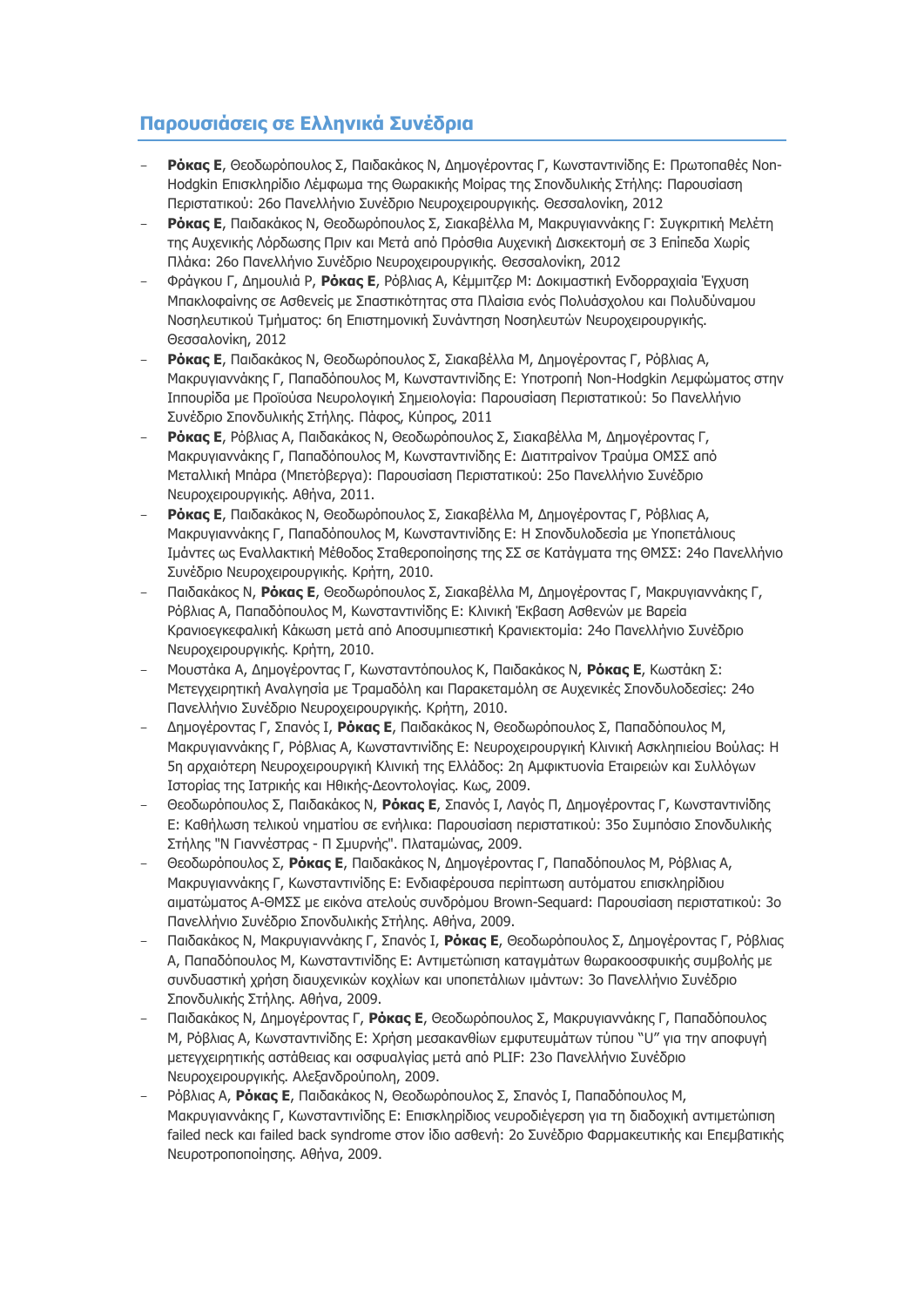- Ρόβλιας Α, **Ρόκας** Ε, Παιδακάκος Ν, Θεοδωρόπουλος Σ, Σπανός Ι, Παπαδόπουλος Μ, Μακρυγιαννάκης Γ, Κωνσταντινίδης Ε: Παραλυτικός ειλεός σε ασθενή μετά από τοποθέτηση προγραμματιζόμενης αντλίας ενδορραχιαίας έγχυσης μπακλοφένης: 2ο Συνέδριο Φαρμακευτικής και Επεμβατικής Νευροτροποποίησης. Αθήνα, 2009.
- Παιδακάκος Ν, **Ρόκας Ε**, Θεοδωρόπουλος Σ, Δημογέροντας Γ, Ρόβλιας Α, Κωνσταντινίδης Ε: Διαθερμοπηξία μέσω ραδιοσυχνοτήτων των ζυγο-αποφυσιακών αρθρώσεων ΟΜΣΣ: Αναφορά περιστατικού: 2ο Συνέδριο Φαρμακευτικής και Επεμβατικής Νευροτροποποίησης. Αθήνα, 2009.
- Παιδακάκος Ν, **Ρόκας Ε**, Θεοδωρόπουλος Σ, Δημογέροντας Γ, Ρόβλιας Α, Κωνσταντινίδης Ε: Η αντλία μπακλοφένης στη νευροτροποποίηση των κυκλωμάτων σπαστικότητας: η εμπειρία μας την τελευταία τριετία: 2ο Συνέδριο Φαρμακευτικής και Επεμβατικής Νευροτροποποίησης. Αθήνα, 2009.
- Παιδακάκος Ν, **Ρόκας Ε**, Σπανός Ι, Θεοδωρόπουλος Σ, Δημογέροντας Γ, Μακρυγιαννάκης Γ, Ρόβλιας Α, Παπαδόπουλος Μ, Κωνσταντινίδης Ε: Ρυθμιζόμενες βαλβίδες κοιλιο-περιτοναϊκής παροχέτευσης για την αντιμετώπιση του υδροκέφαλου: αναφορά 38 περιστατικών: 23ο Πανελλήνιο Συνέδριο Νευροχειρουργικής. Αλεξανδρούπολη, 2009.
- **Ρόκας Ε**, Θεοδωρόπουλος Σ, Παιδακάκος Ν, Δημογέροντας Γ, Μακρυγιαννάκης Γ, Παπαδόπουλος Μ, Ρόβλιας Α, Κωνσταντινίδης Ε: Μια ενδιαφέρουσα περίπτωση επισκληρίδιου αποστήματος ΟΜΣΣ: 3ο Πανελλήνιο Συνέδριο Σπονδυλικής Στήλης. Αθήνα, 2009.
- **Ρόκας Ε**, Μακρυγιαννάκης Γ, Παιδακάκος Ν, Θεοδωρόπουλος Σ, Δημογέροντας Γ, Παπαδόπουλος Μ, Ρόβλιας Α, Κωνσταντινίδης Ε: Συγκριτική μελέτη της δισκεκτομής ΑΜΣΣ σε 3 επίπεδα, με πρόσθια προσπέλαση, με και χωρίς τη χρήση πλάκας: 3ο Πανελλήνιο Συνέδριο Σπονδυλικής Στήλης. Αθήνα, 2009.
- **Ρόκας Ε**, Μακρυγιαννάκης Γ, Παιδακάκος Ν, Θεοδωρόπουλος Σ, Λαγός Π, Δημογέροντας Γ, Παπαδόπουλος Μ, Ρόβλιας Α, Κωνσταντινίδης Ε: Δισκεκτομή με πρόσθια αυχενική προσπέλαση σε 3 και 4 επίπεδα με τοποθέτηση κλωβών από PEEK και οστούν χωρίς χρήση πλάκας: 23ο Πανελλήνιο Συνέδριο Νευροχειρουργικής. Αλεξανδρούπολη, 2009.
- Plakas S, Spanos J, Dimogerontas G, **Rokas E**, Papadopoulos M, Rovlias A, Konstantinidis E: Gliadel Wafers in the treatment of malignant glioma: our experience: 5o Πανελλήνιο Συνέδριο Φαρμακολογίας. Αθήνα, 2008.
- Δημογέροντας Γ, Σπανός Ι, Πλάκας Σ, **Ρόκας Ε**, Παπαδόπουλος Μ, Μακρυγιαννάκης Γ, Ρόβλιας Α, Κωνσταντινίδης Ε: 40 έτη από την ίδρυση της 5ης σε αρχαιότητα Νευροχειρουργικής Κλινικής της Ελλάδος: Νευροχειρουργικό Μετεκπαιδευτικό Πολυθεματικό Συμπόσιο. Ηράκλειο, Κρήτη, 2008.
- **Ρόκας Ε**, Πλάκας Σ, Σπανός Ι, Δημογέροντας Γ, Μακρυγιαννάκης Γ, Ρόβλιας Α, Παπαδόπουλος Μ, Κωνσταντινίδης Ε: Μετωποβασικές κακώσεις προσθίου κρανιακού βόθρου. Θεραπεία και επιπλοκές: Νευροχειρουργικό Μετεκπαιδευτικό Πολυθεματικό Συμπόσιο. Ηράκλειο, Κρήτη, 2008.
- **Ρόκας Ε**, Πλάκας Σ, Σπανός Ι, Δημογέροντας Γ, Μακρυγιαννάκης Γ, Ρόβλιας Α, Παπαδόπουλος Μ, Κωνσταντινίδης Ε: Πρόσθια αυχενική δισκεκτομή και σπονδυλοδεσία με μοσχεύματα πολυεθερκετόνης (PEEK), στην αντιμετώπιση της εκφυλιστικής νόσου, παρουσίαση 200 περιστατικών: Νευροχειρουργικό Μετεκπαιδευτικό Πολυθεματικό Συμπόσιο. Ηράκλειο, Κρήτη, 2008.
- **Ρόκας Ε**, Πλάκας Σ, Σπανός Ι, Δημογέροντας Γ, Ρόβλιας Α, Παπαδόπουλος Μ, Μακρυγιαννάκης Γ, Κωνσταντινίδης Ε: Ενδοραχιαία έγχυση Μπακλοφαίνης και επιληψία: 4ο Πανελλήνιο Συνέδριο Επιληψίας. Αλεξανδρούπολη, 2008.
- Σπανός Ι, Ρόβλιας Α, Πλάκας Σ, Δημογέροντας Γ,**Ρόκας Ε**,, Μακρυγιαννάκης Γ, Παπαδόπουλος Μ, Κωνσταντινίδης Ε: Χρήση μεσάρθριων οστικών μοσχευμάτων Trufuse στην ΟΜΣΣ: 34ο Συμπόσιο Σπονδυλικής Στήλης "Ν Γιαννέστρας - Π Σμυρνής". Κρήτη, 2008.
- Σπανός Ι, **Ρόκας Ε**, Πλάκας Σ, Δημογέροντας Γ, Μακρυγιαννάκης Γ, Παπαδόπουλος Μ, Ρόβλιας Α, Κωνσταντινίδης Ε: Όγκοι εγκεφάλου υποδυόμενοι αυτόματο ενδοεγκεφαλικό αιμάτωμα :Παρουσίαση τριών περιστατικών: Νευροχειρουργικό Μετεκπαιδευτικό Πολυθεματικό Συμπόσιο. Ηράκλειο, Κρήτη, 2008.
- Σπανός Ι, **Ρόκας Ε**, Πλάκας Σ, Δημογέροντας Γ, Ρόβλιας Α, Παπαδόπουλος Μ, Μακρυγιαννάκης Γ, Κωνσταντινίδης Ε: Η αντλία βακλοφαίνης ως μέθοδος νευροτροποποίησης των κυκλωμάτων σπαστικότητας. Η εμπειρία μας την τελευταία διετία: 22ο Πανελλήνιο Συνέδριο Νευροχειρουργικής. Αθήνα, 2008.
- Πλάκας Σ, Μακρυγιαννάκης Γ, Σπανός Ι, Δημογέροντας Γ, **Ρόκας Ε**, Παπαδόπουλος Μ, Ρόβλιας Α, Κωνσταντινίδης Ε: Η χρήση των μεσοσπονδυλίων εμφυτευμάτων PEEK στη χειρουργική